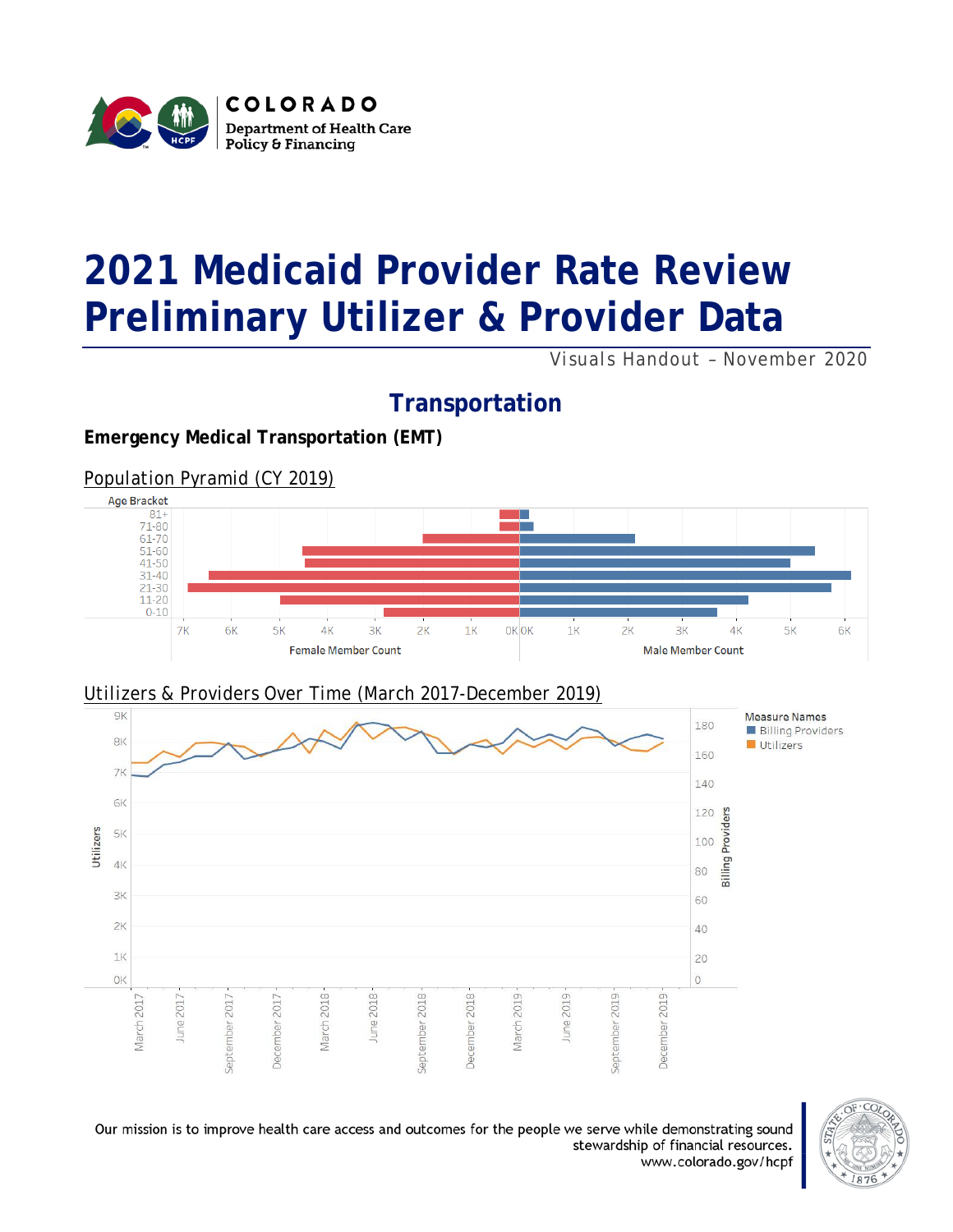## **Non-Emergent Medical Transportation (NEMT)**

#### Age Bracket  $\frac{91+}{81-90}$ т 71-80<br>61-70  $51-60$ <br>41-50  $31-40$ <br>21-30  $11-20$ <br>0-10  $5<sub>K</sub>$  $1<sup>K</sup>$ OK OK  $1<sup>K</sup>$  $4<sup>K</sup>$  $5K$  $4\mathrm{K}$  $3K$  $2K$  $2K$  $3K$ **Female Member Count Male Member Count**

## *Population Pyramid*



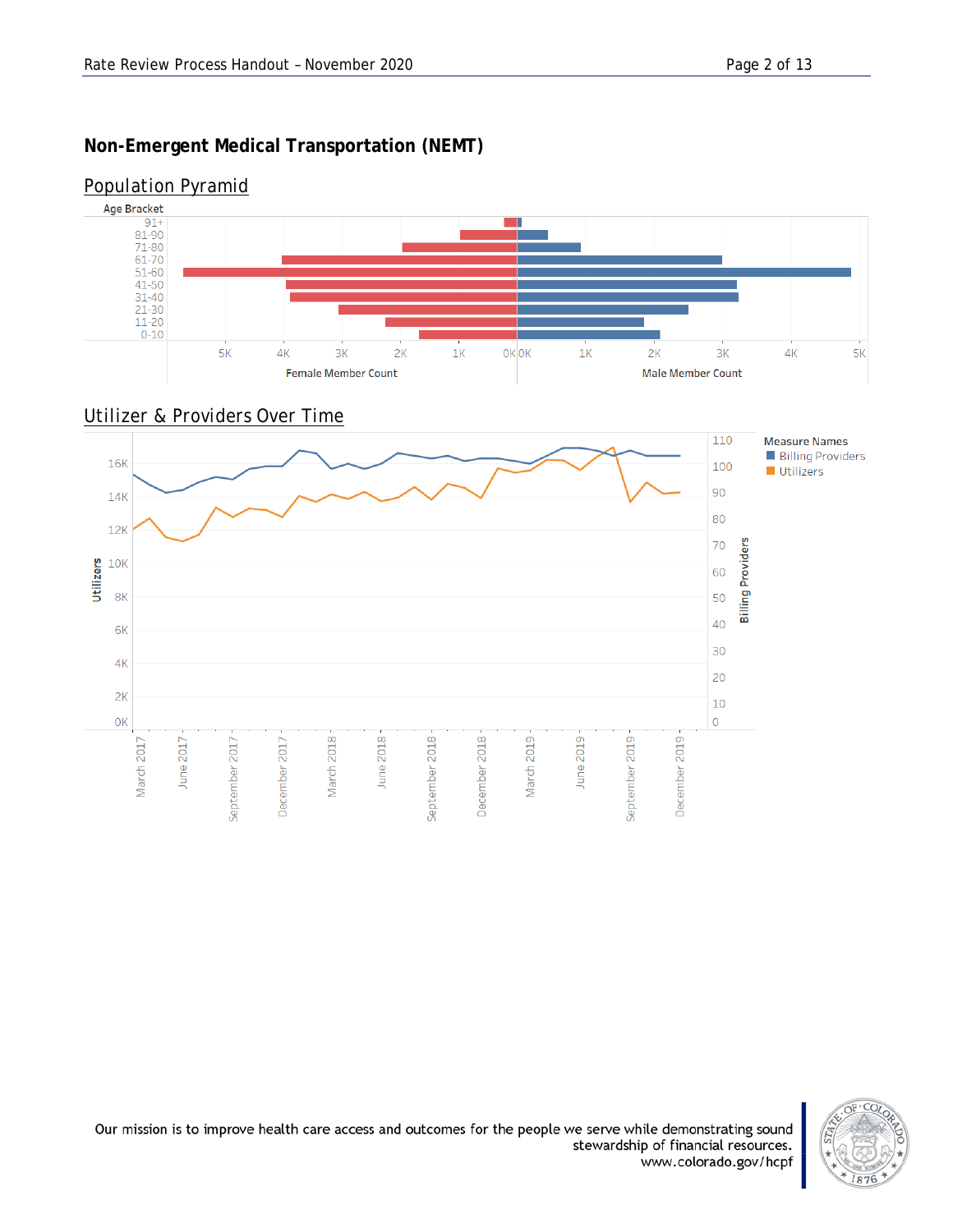# **Home and Community-Based Services (HCBS) Waivers**

#### **Persons with Brain Injury Waiver (BI)**

### *Population Pyramid (CY 2019)*





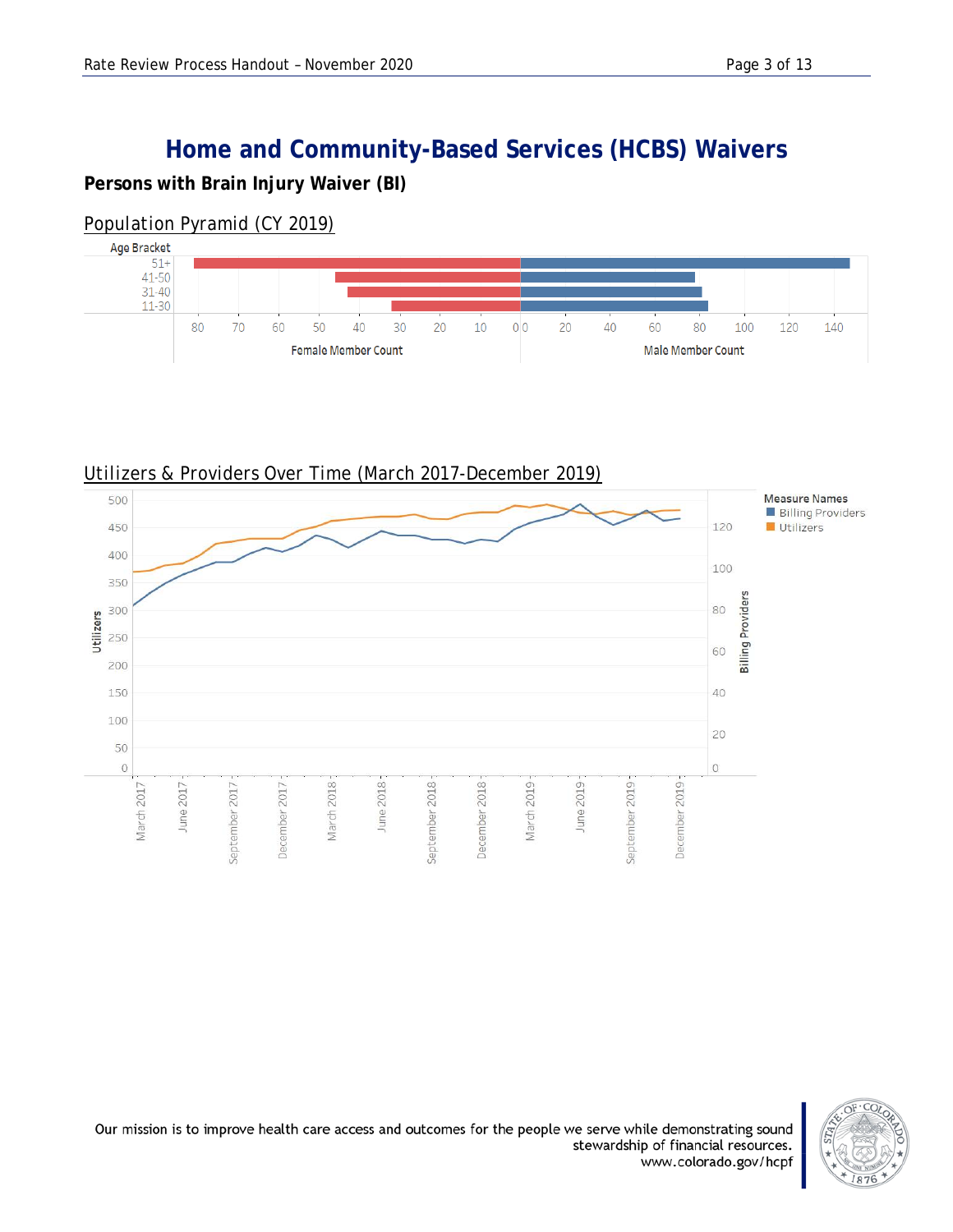#### **Community Mental Health Supports Waiver (CMHS)**



#### *Population Pyramid (CY 2019)*



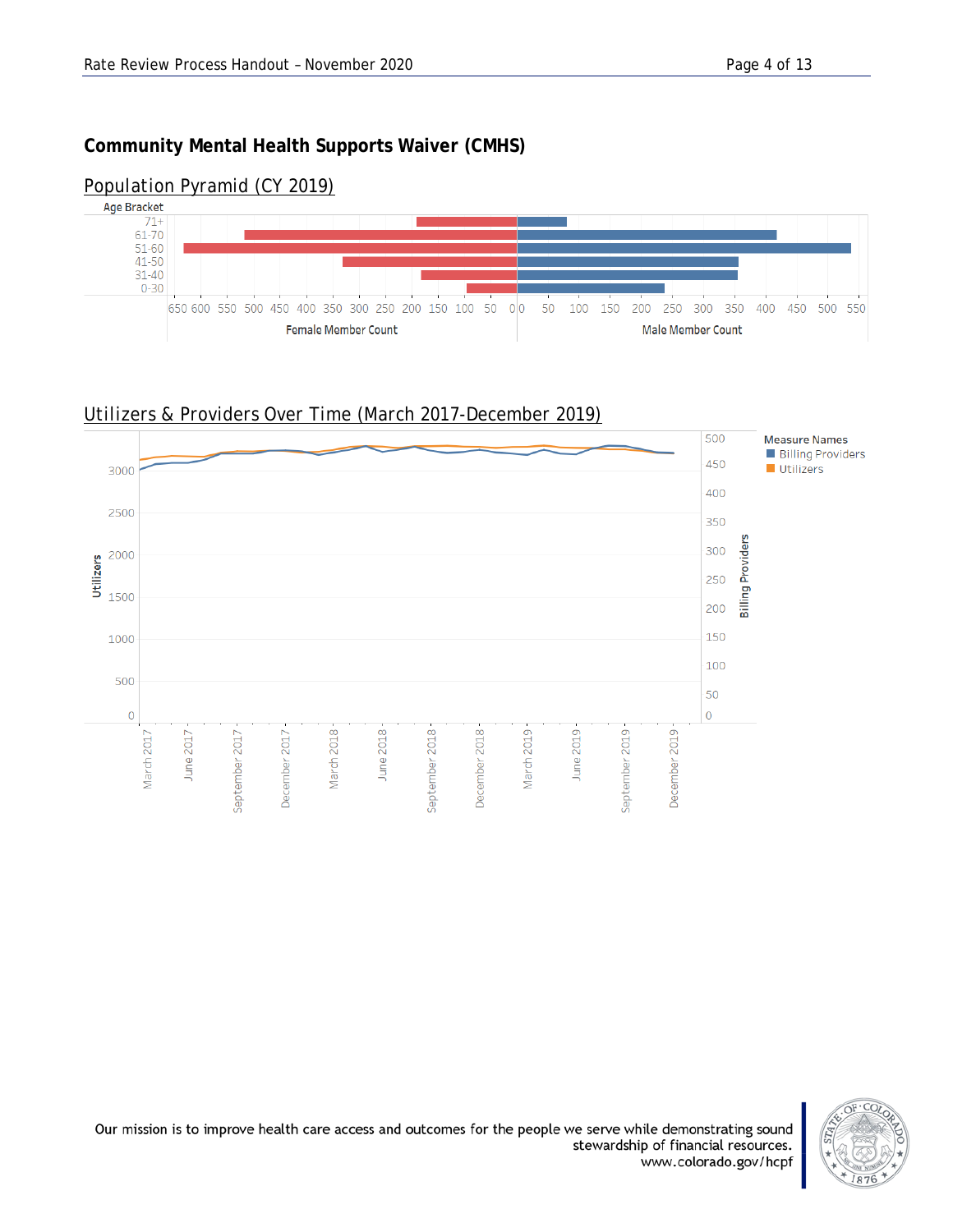*Population Pyramid (CY 2019)*

#### **Persons with Developmental Disabilities Waiver (DD)**





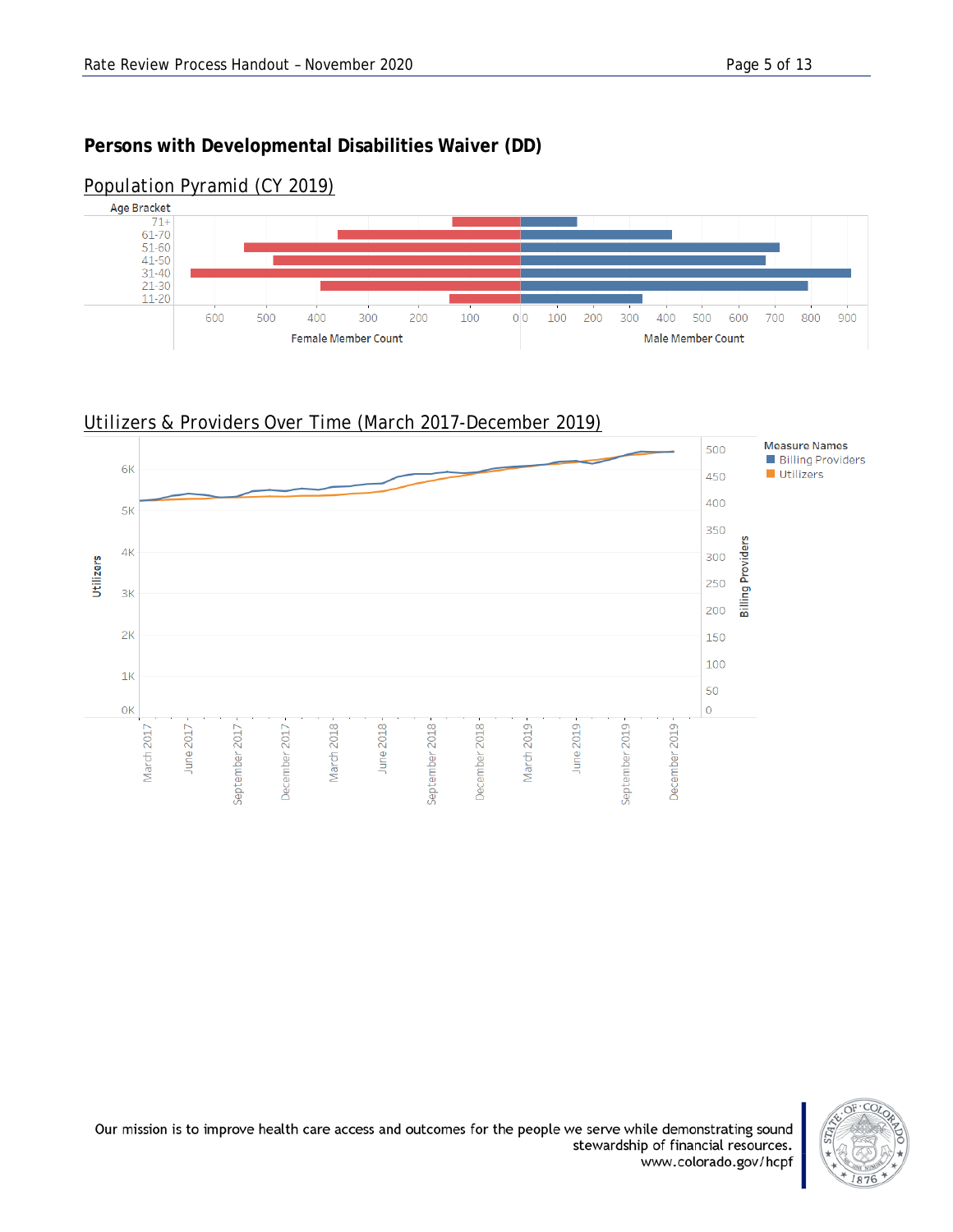## **Elderly, Blind and Disabled Waiver (EBD)**



### *Population Pyramid (CY 2019)*

*Utilizers & Providers Over Time (March 2017-December 2019)*



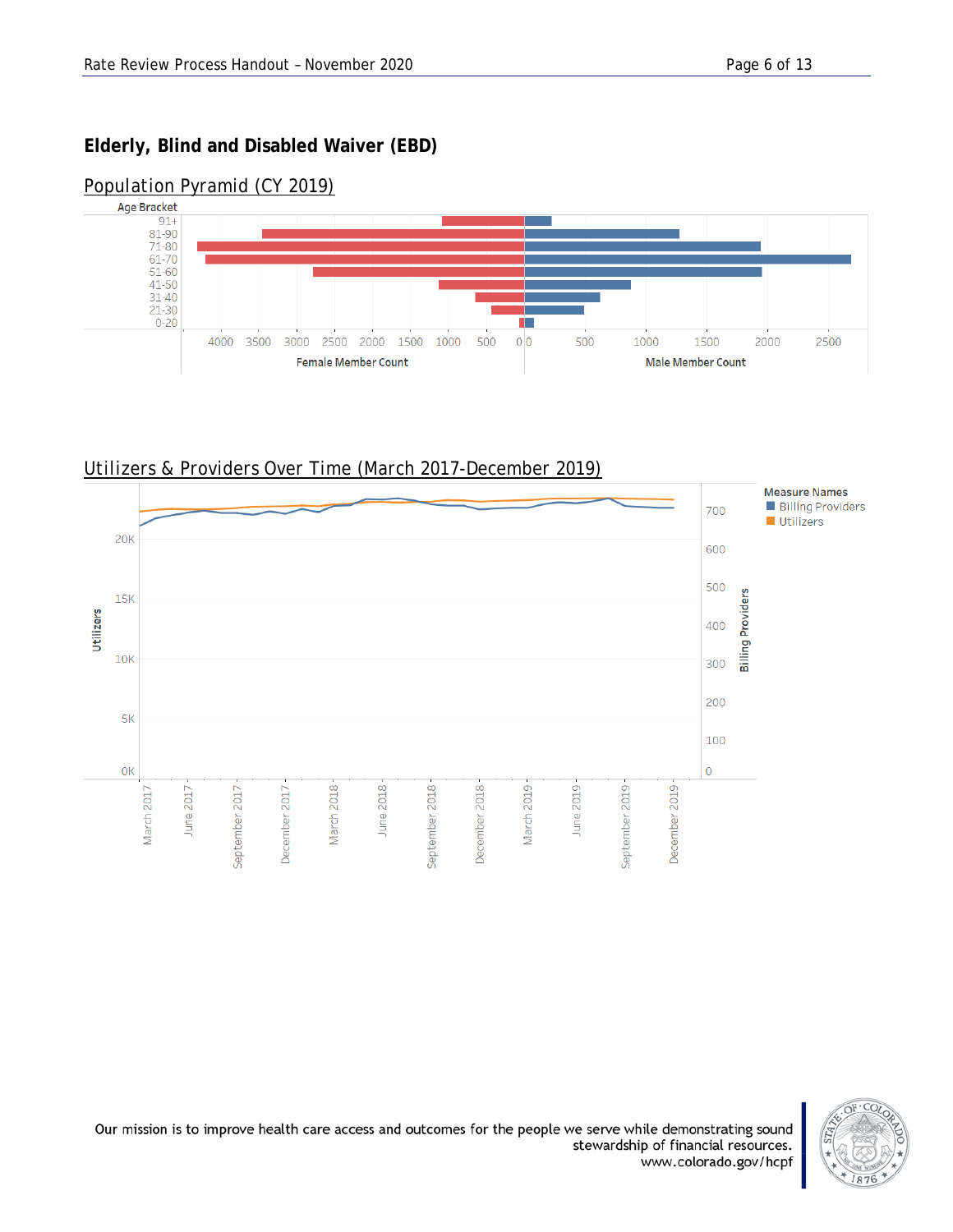#### **Persons with Spinal Cord Injury Waiver (SCI)**



#### *Population Pyramid (CY 2019)*



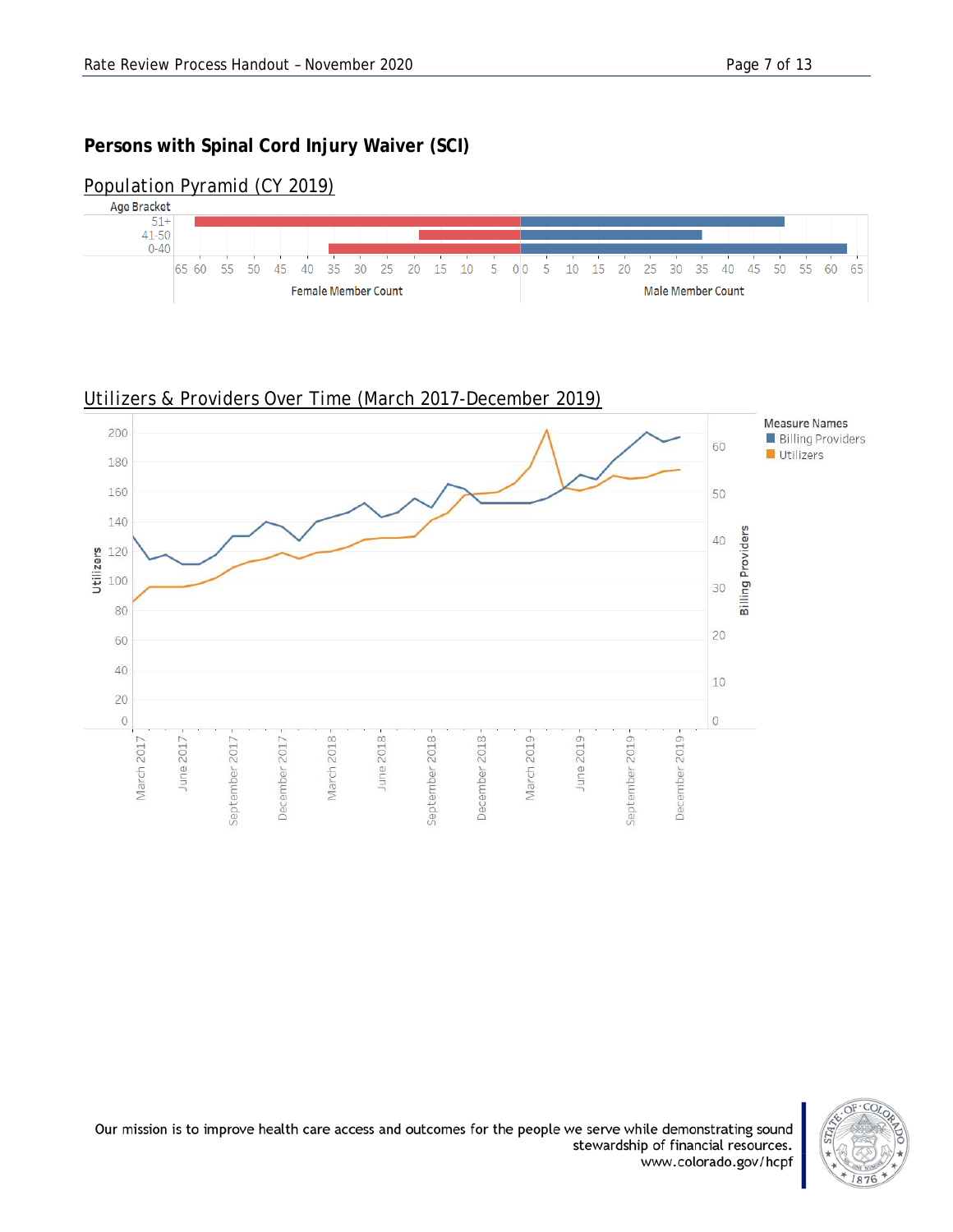# **Supported Living Services Waiver (SLS)**



# *Population Pyramid (CY 2019)*

# *Utilizers & Providers Over Time (March 2017-December 2019)*



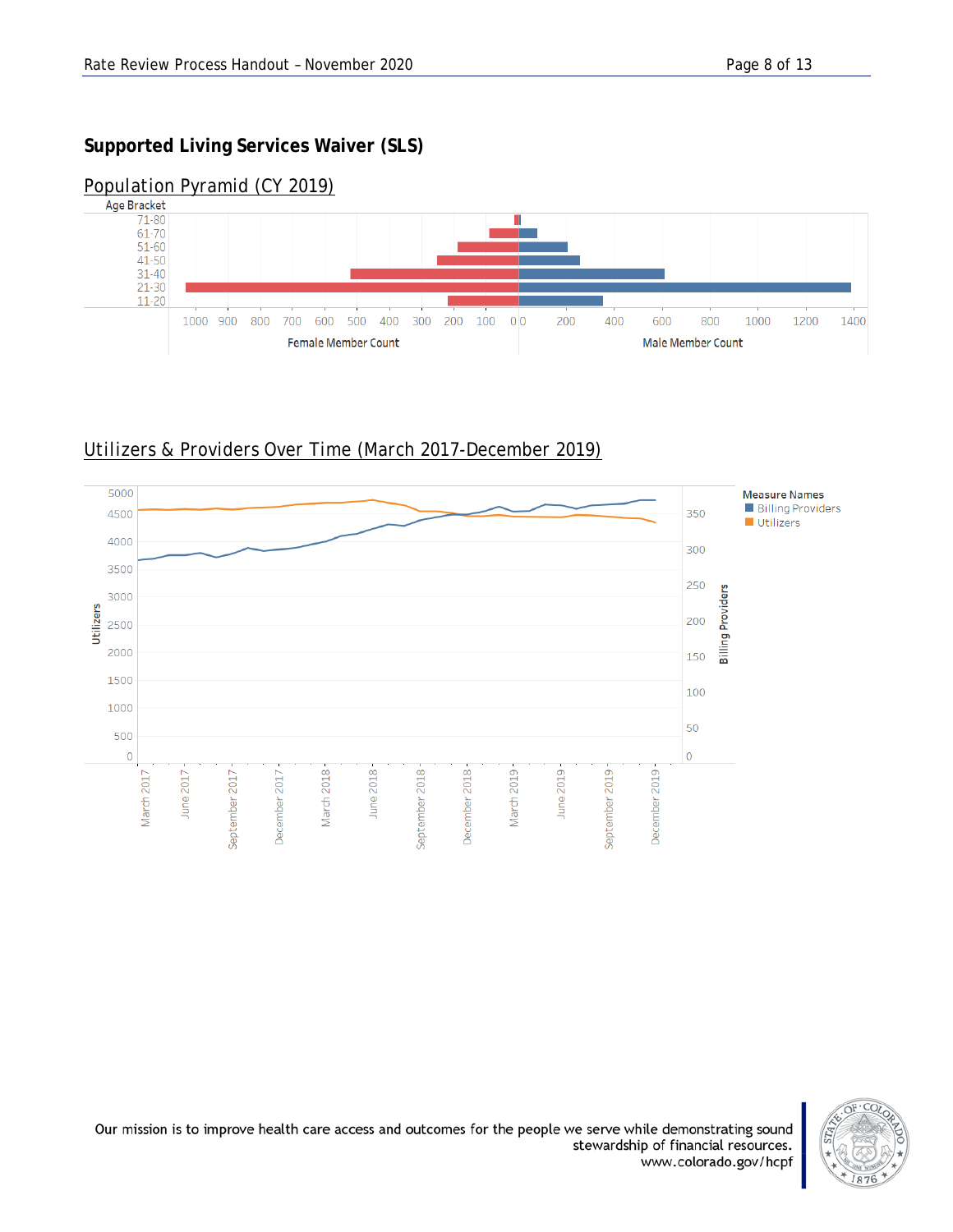#### **Children with Life Limited Illness Waiver (CLLI)**



# *Population Pyramid (CY 2019)*

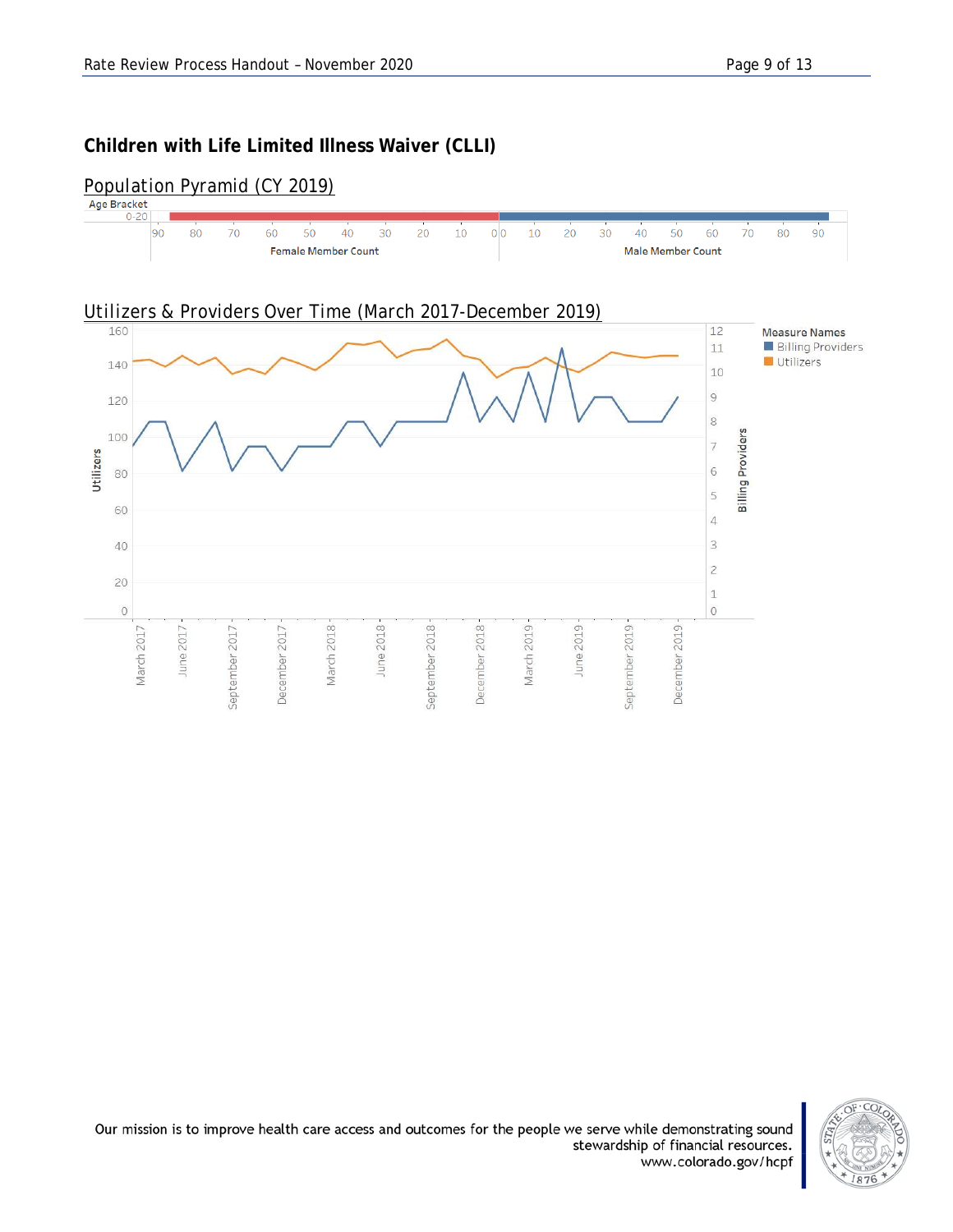#### **Children's Extensive Support Waiver (CES)**



#### *Population Pyramid (CY 2019)*





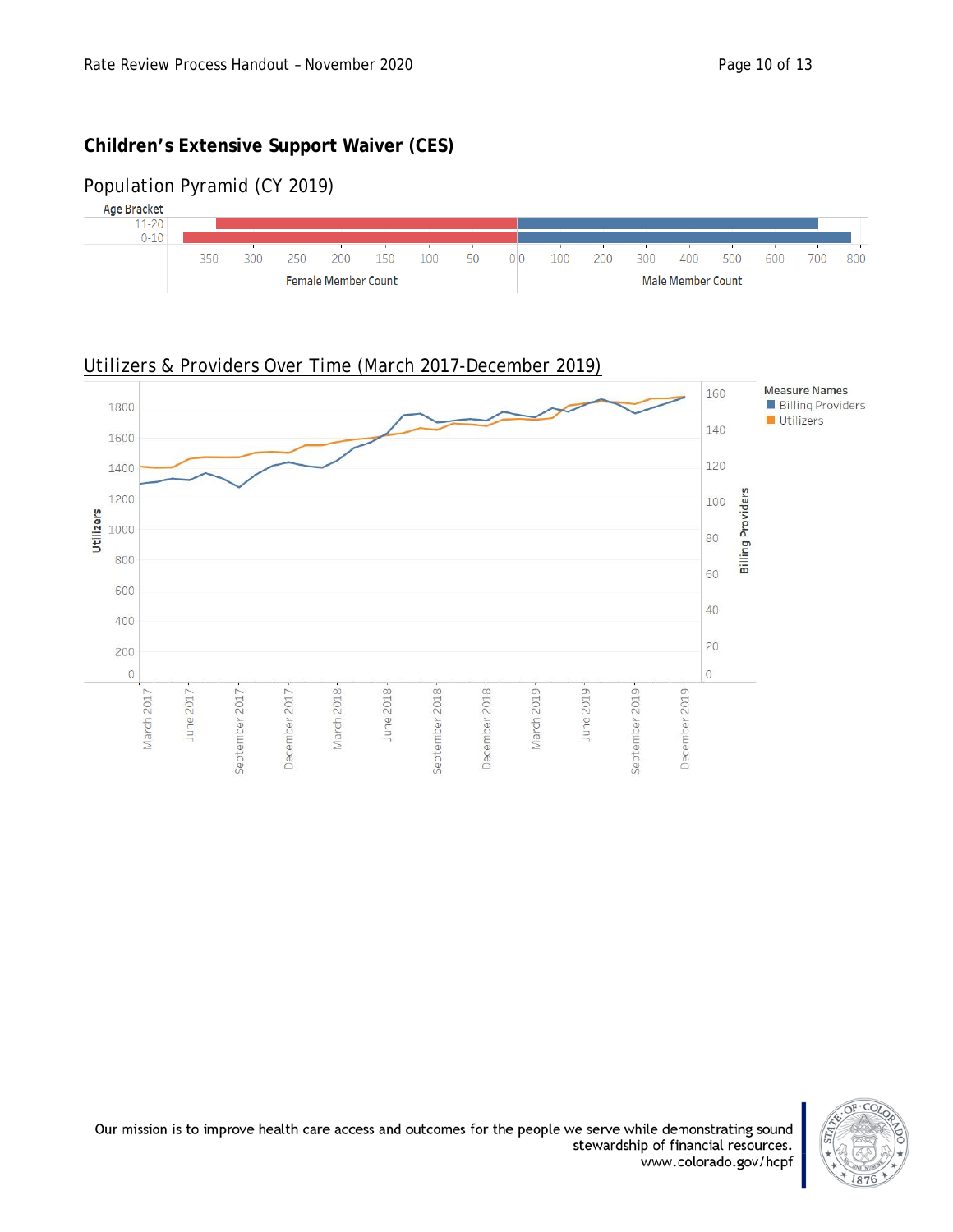#### **Children's Habilitation Residential Program Waiver (CHRP)**



#### *Utilizers & Providers Over Time (March 2017-December 2019)*



\*Some data blinded for PHI

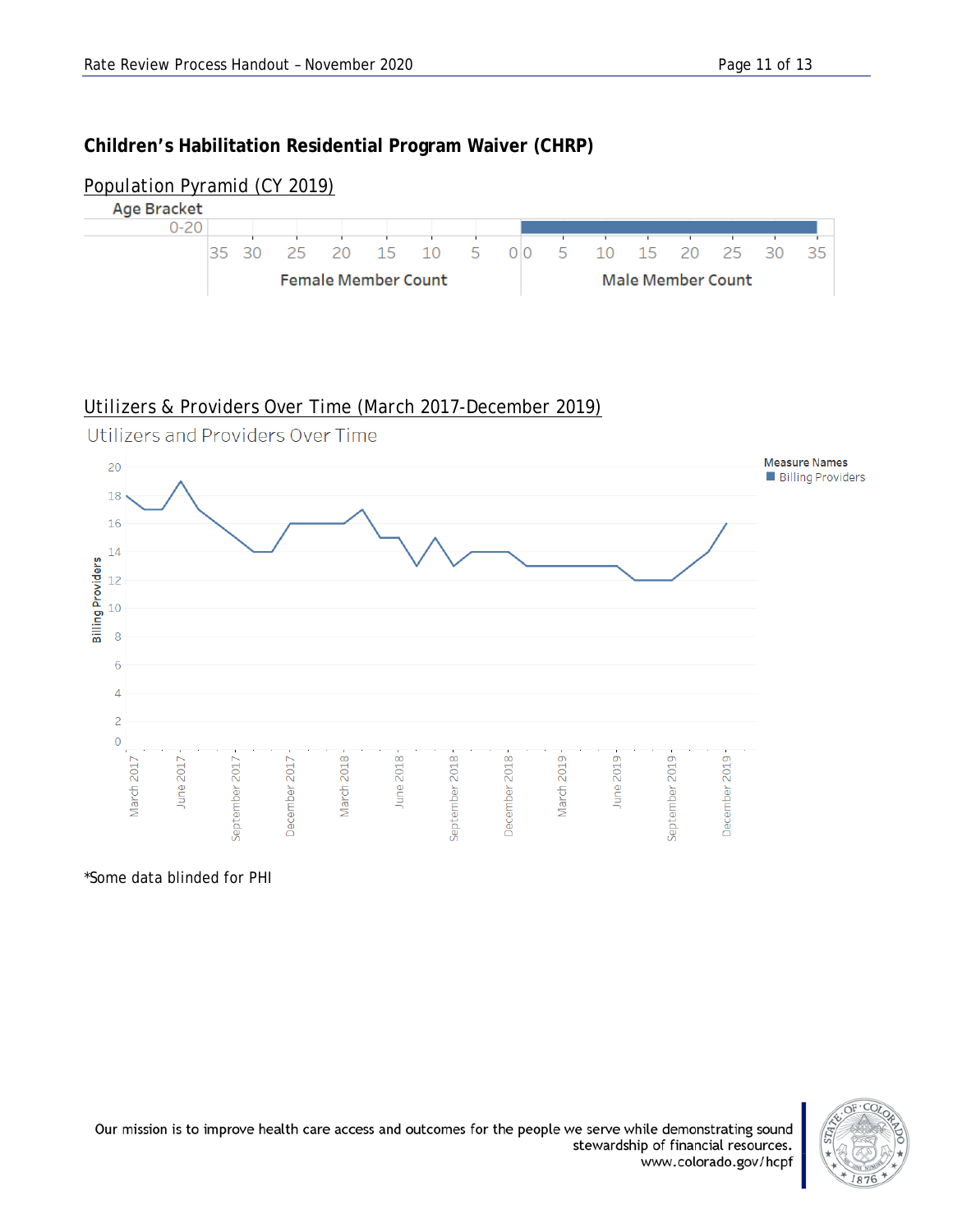#### **Children's HCBS Waiver (CHCBS)**

#### *Population Pyramid (CY 2019)*